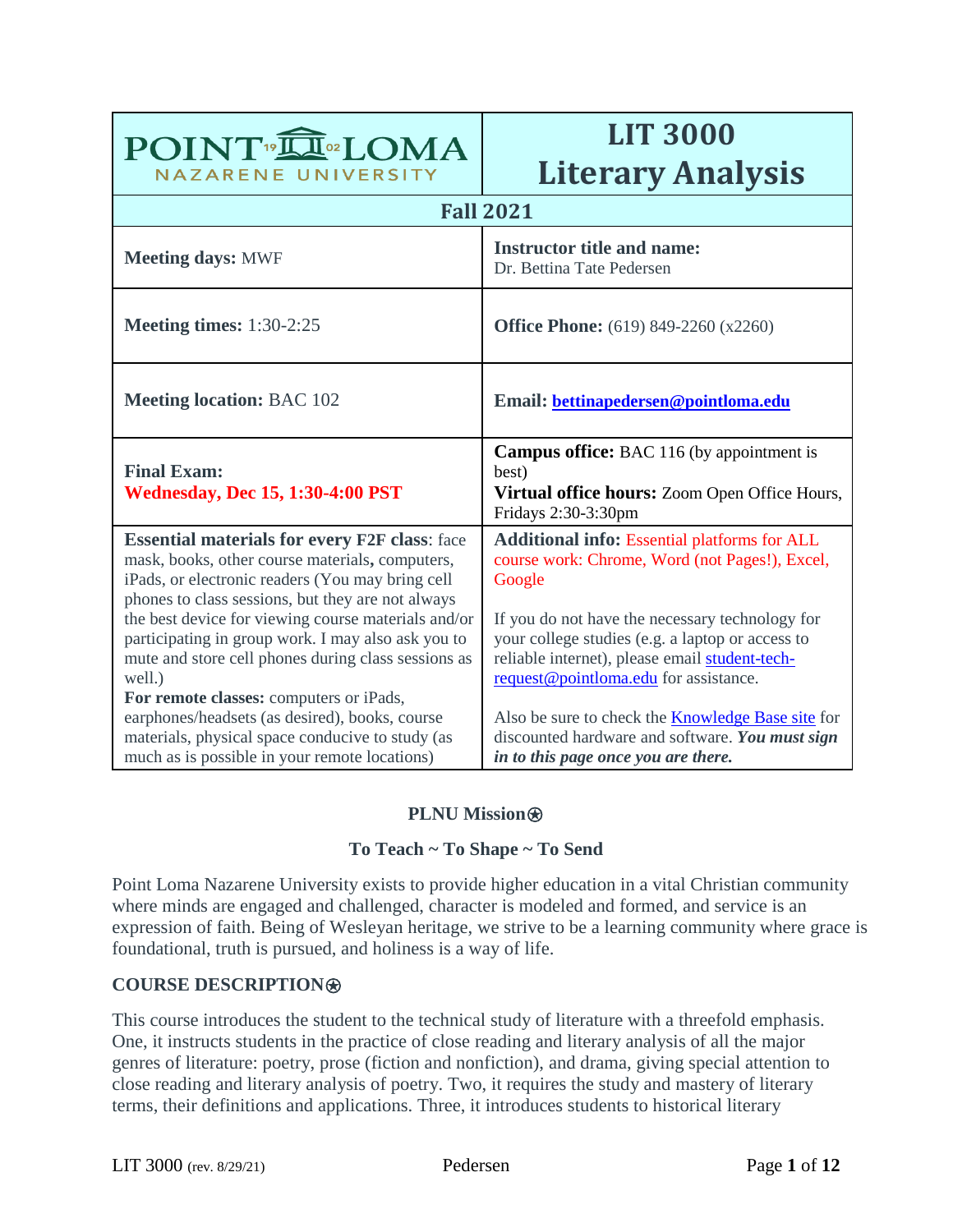periods and major schools of literary criticism and their approaches. A more extensive study of literary criticism is completed in LIT [4095.](https://catalog.pointloma.edu/preview_program.php?catoid=46&poid=3699&returnto=2633#tt1080) Students should use and master more fully LIT 3000 course content in subsequent literature courses. *Prerequisite(s): Fulfillment of the College Composition requirement.*

# **COURSE LEARNING OUTCOMES**⍟

### *Students of LIT 3000 will*

- 1. memorize and employ fundamental concepts of literary study:
	- 1. standard literary terminology
	- 2. modes/genres of literature
	- 3. elements of literary genres
	- 4. literary periods (dates, writers, characteristics, and important developments)
- 2. describe and practice close reading of literary texts.
- 3. describe current schools of contemporary literary criticism.
- 4. consider current schools of contemporary literary criticism in relation to Christian faith and practice.
- 5. use contemporary literary criticism to examine literary texts and argue their own readings of literary texts.
- 6. use literary research skills to examine literary texts and formulate their own readings of literary texts.

# **[COURSE CREDIT HOUR](https://catalog.pointloma.edu/content.php?catoid=52&navoid=2919#Credit_Hour_Definition) INFORMATION**⍟

In the interest of providing sufficient time to accomplish the stated Course Learning Outcomes, this class meets the PLNU credit hour policy for a 3 unit class delivered over 16 weeks. It is anticipated that students will spend a minimum of 37.5 participation hours per credit hour on their coursework. For this course, students will spend an estimated 112.5 minimum total hours meeting the course learning outcomes. Weekly time estimations are also provided in the Canvas modules.

#### **Distribution of Student Learning Hours**

| <b>Course Assignments &amp; Exams</b>                     | <b>Hours</b> | % Weight |
|-----------------------------------------------------------|--------------|----------|
| Reading Assignments, Online Discussions, Class Activities | 45           |          |
| Quizzes (Study & Quiz-taking)                             | 30%<br>42    |          |
| <b>Short Papers</b>                                       | 12           | 20%      |
| Long Paper                                                | 10           | 20%      |
| Midterm Exam                                              |              | 10%      |
| <b>Final Exam</b>                                         | 2.5          | 20%      |
| <b>Total Course Hours (3 units)</b>                       | 112.5        | $100\%$  |

 $\overline{a}$ 

ц.

 $\overline{\phantom{0}}$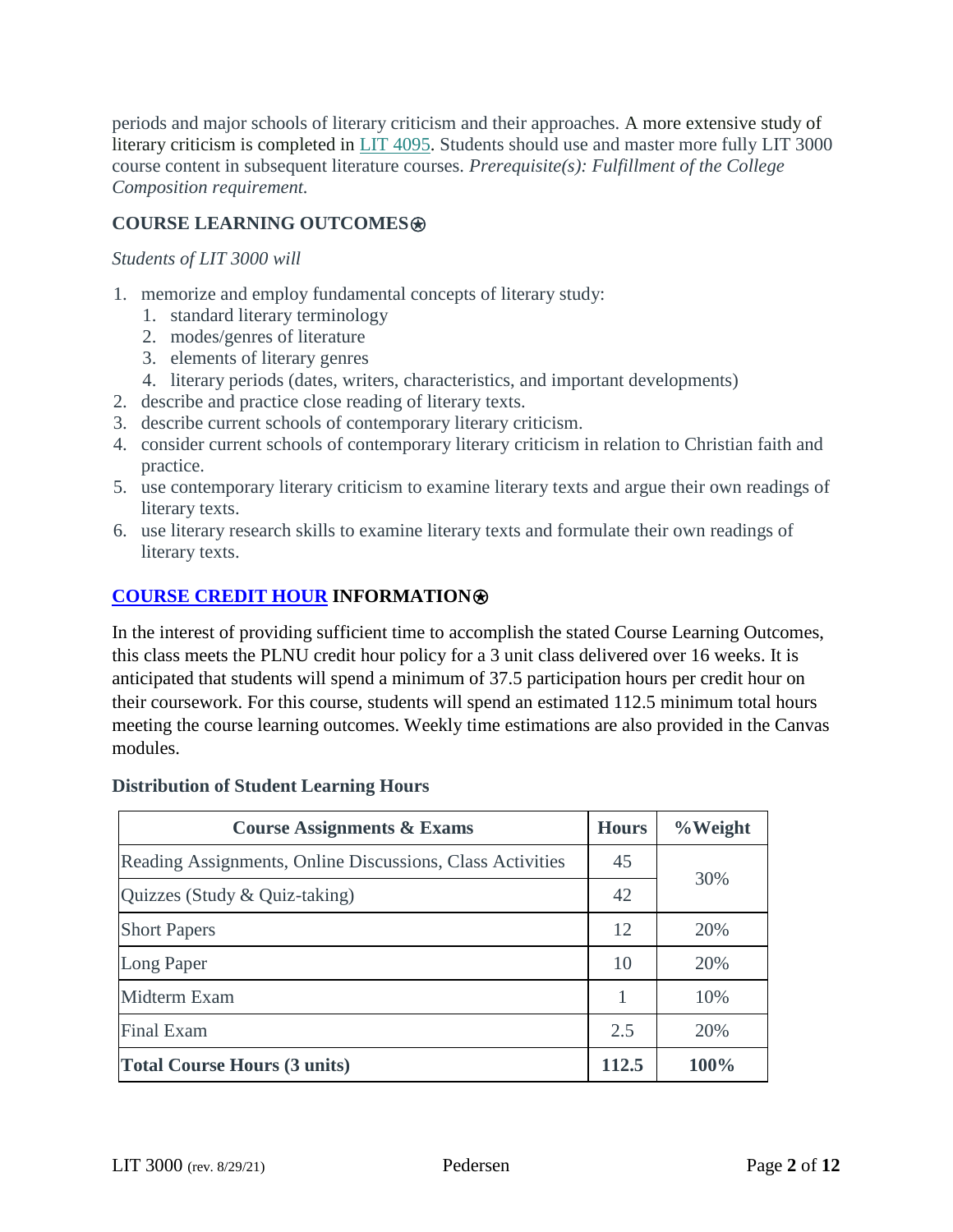### **ASSESSMENT AND GRADING**⍟

Student grades will be posted in the Canvas grade book and regularly updated. It is important to read the comments posted in the grade book as these comments will help you improve your work. Grades will be based on the following:

| A              | 93-100% | C             | 73-76%      |
|----------------|---------|---------------|-------------|
| A-             | 90-92%  | $C-$          | 70-72%      |
| $B+$           | 87-89%  | $\mathbf{D}+$ | 67-69%      |
| $\bf{B}$       | 83-86%  | D             | 63-66%      |
| $\mathbf{B}$ - | 80-82%  | D-            | 60-62%      |
| $C+$           | 77-79%  | F             | 59% & below |

#### **Grade Scale (Percentage)**

### **STATE AUTHORIZATION**⍟

State authorization is a formal determination by a state that Point Loma Nazarene University is approved to conduct activities regulated by that state. In certain states outside California, Point Loma Nazarene University is not authorized to enroll online (distance education) students. If a student moves to another state after admission to the program and/or enrollment in an online course, continuation within the program and/or course will depend on whether Point Loma Nazarene University is authorized to offer distance education courses in that state. It is the student's responsibility to notify the institution of any change in his or her physical location. Refer to the map on [State Authorization](https://www.pointloma.edu/offices/office-institutional-effectiveness-research/disclosures) to view which states allow online (distance education) outside of California.

### **INCOMPLETES AND LATE ASSIGNMENTS**

All assignments are to be submitted/turned in by the beginning of the class session when they are due or by the deadline posted in Canvas. *Check Canvas deadlines carefully.* Incompletes will only be assigned in extremely unusual circumstances.

While there are posted due dates for weekly assignments, you are welcome to post your work earlier in the week. In our asynchronous discussions, missing work means that others will not have the opportunity to respond to your comments nor you to theirs, and responding is often part of the graded assignment. Participation in the online discussions is crucial to your learning, your grade, *and* our class reading community. If you know you will be away on the day an assignment is due, you must post your work before you leave.

### **PLNU COPYRIGHT POLICY**⍟

Point Loma Nazarene University, as a non-profit educational institution, is entitled by law to use materials protected by the US Copyright Act for classroom education. Any use of those materials outside the class may violate the law.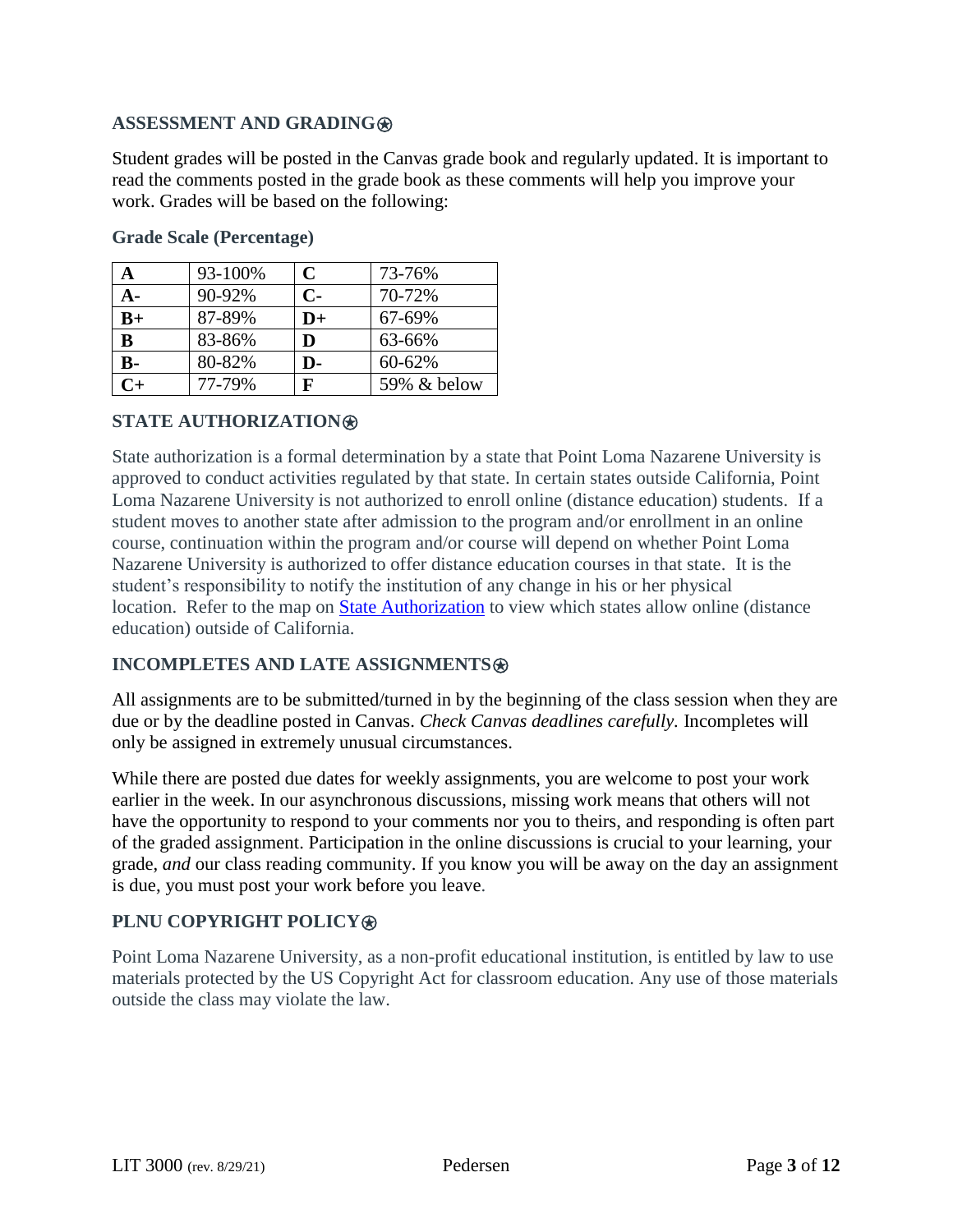# **PLNU ACADEMIC HONESTY POLICY**⍟

Students should demonstrate academic honesty by doing original work and by giving appropriate credit to the ideas of others. Academic dishonesty is the act of presenting information, ideas, and/or concepts as one's own when in reality they are the results of another person's creativity and effort. A faculty member who believes a situation involving academic dishonesty has been detected may assign a failing grade for that assignment or examination, or, depending on the seriousness of the offense, for the course. Faculty should follow and students may appeal using the procedure in the university Catalog. See [Academic Policies](https://catalog.pointloma.edu/content.php?catoid=52&navoid=2919) for definitions of kinds of academic dishonesty and for further policy information.

# **[PLNU ACADEMIC ACCOMMODATIONS POLICY](https://catalog.pointloma.edu/content.php?catoid=52&navoid=2919#Academic_Accommodations)®**

PLNU is committed to providing equal opportunity for participation in all its programs, services, and activities. Students with disabilities may request course-related accommodations by contacting the Educational Access Center (EAC), located in the Bond Academic Center [\(EAC@pointloma.edu](mailto:EAC@pointloma.edu) or 619-849-2486). Once a student's eligibility for an accommodation has been determined, the EAC will issue an academic accommodation plan ("AP") to all faculty who teach courses in which the student is enrolled each semester.

PLNU highly recommends that students speak with their professors during the first two weeks of each semester/term about the implementation of their AP in that particular course and/or if they do not wish to utilize some or all of the elements of their AP in that course.

Students who need accommodations for a disability should contact the EAC as early as possible (i.e., ideally before the beginning of the semester) to assure appropriate accommodations can be provided. It is the student's responsibility to make the first contact with the EAC.

### **PLNU ATTENDANCE AND PARTICIPATION POLICY**⍟

Regular and punctual attendance at all **synchronous** class sessions is considered essential to optimum academic achievement. If the student is absent for more than 10 percent of class sessions (asynchronous, synchronous, or F2F), the faculty member will issue a written warning of de-enrollment. If the absences exceed 20 percent, the student may be de-enrolled without notice until the university drop date or, after that date, receive the appropriate grade for their work and participation.

In some courses, a portion of the credit hour content will be delivered **asynchronously** and attendance will be determined by submitting the assignments by the posted due dates. See [Academic](https://catalog.pointloma.edu/content.php?catoid=52&navoid=2919#Class_Attendance) Policies in the Undergraduate Academic Catalog. If absences exceed these limits but are due to university-excused health issues, an exception will be granted.

#### **Asynchronous Attendance/Participation Definition**

A day of attendance in asynchronous content is determined as contributing a substantive note, assignment, discussion, or submission by the posted due date. Failure to meet these standards will result in an absence for that day. Instructors will determine how many asynchronous attendance days are required each week.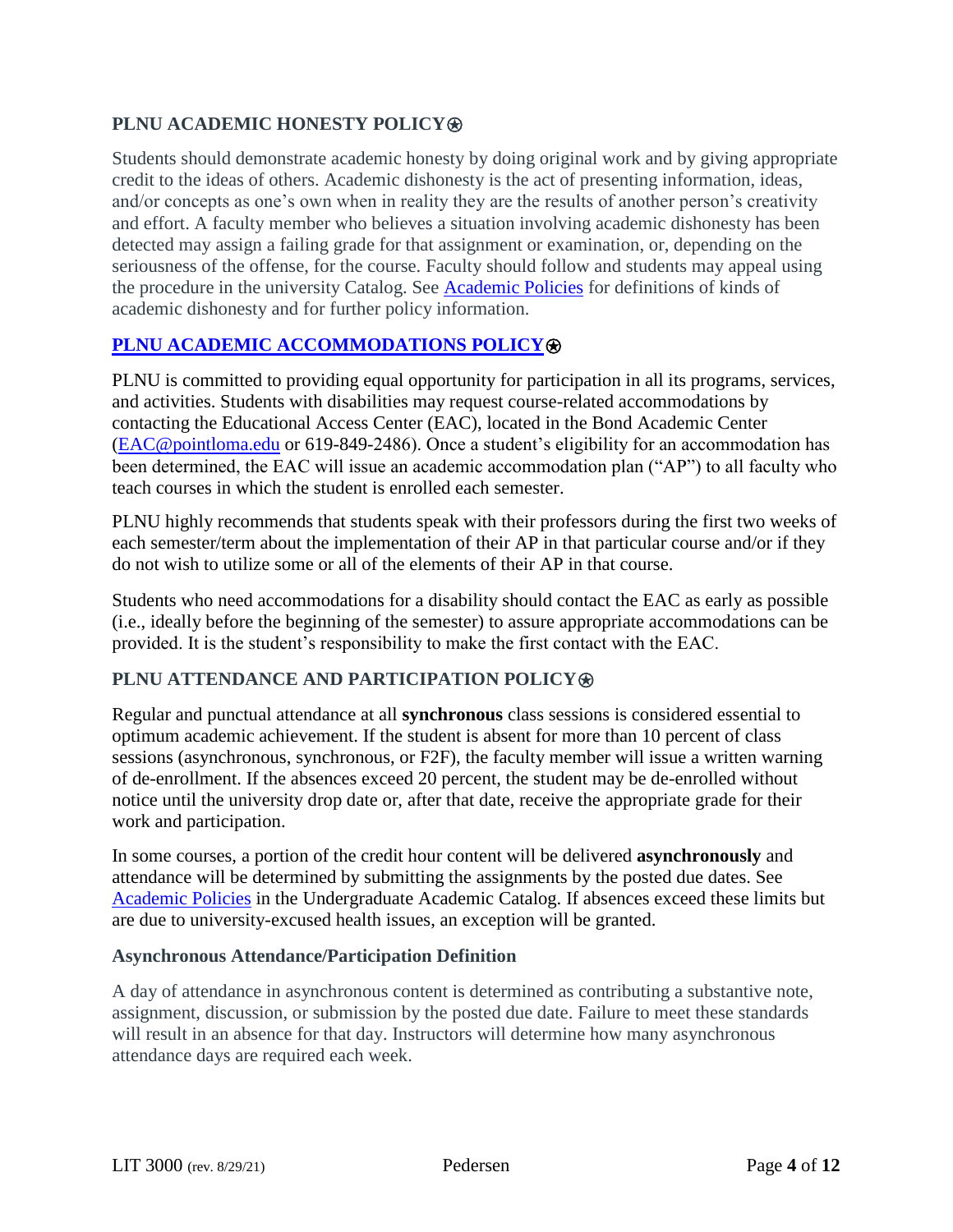# **CLASS PARTICIPATION**

#### **Interactions and Engagement with Course Readings**

Your success in understanding and making meaning of the course texts will be directly related to your

- o close reading,
- o ongoing annotation,
- o thoughtful reflection on the multiple ways texts may be read,
- o engaged participation in discussions (in-class commenting, Canvas posting and replying),
- o diligent completion of assignments,
- o wrestling with your own questions about your reading,
- o connecting your close reading skills to the wider world,
- o spiritual meditation on the power of interpretation and reading

#### **Preparation, Assignments, and Technology**

- 1. Course books must be in your possession before the modules dedicated to those books begin. No exemptions from quizzes or other required/graded work will be granted because you do not yet have course texts. Using designated editions is crucial since all page references in course handout, slide, assignments are taken from the specified editions. If audiobooks are used, you will need to listen with dedicated focus and with the discussion question sheets in front of you as you listen.
- 2. Completion of all discussions & assignments is required; passing the course will be difficult without doing so. Missed work may be made up only in extenuating circumstances as determined by typical university standards. You must communicate with me directly about such circumstances.
- 3. Late assignments *will not be accepted* (unless extenuating circumstances apply or you and I have discussed matters ahead of the deadline).
- 4. It is your responsibility to see to it that your work is posted/submitted correctly in Canvas. It is also your responsibility to *let me know immediately* if you are experiencing technical difficulties with course materials in Canvas so that I can address the technical issues on my side.
- 5. Always keep duplicate copies of your work so you can provide one if necessary.
- 6. All coursework must be submitted in acceptable, viewable/audible, Canvas-compatible, digital form (doc, docx, pdf, xlsx). Google Chrome is the best browser to use with Canvas.

#### **Quizzes**

You will complete periodic quizzes on some of the assigned readings. Quizzes may not be made up. I generally throw out the lowest quiz score when calculating final course averages.

#### **Canvas and Gmail**

You are responsible for checking your Canvas and PLNU Gmail regularly for electronic communications from me about our course and/or about your individual work in the course. If you want to reach out to me about our course, *please do so in Canvas email*. You are fully accountable for all course material, announcements, communications that are distributed via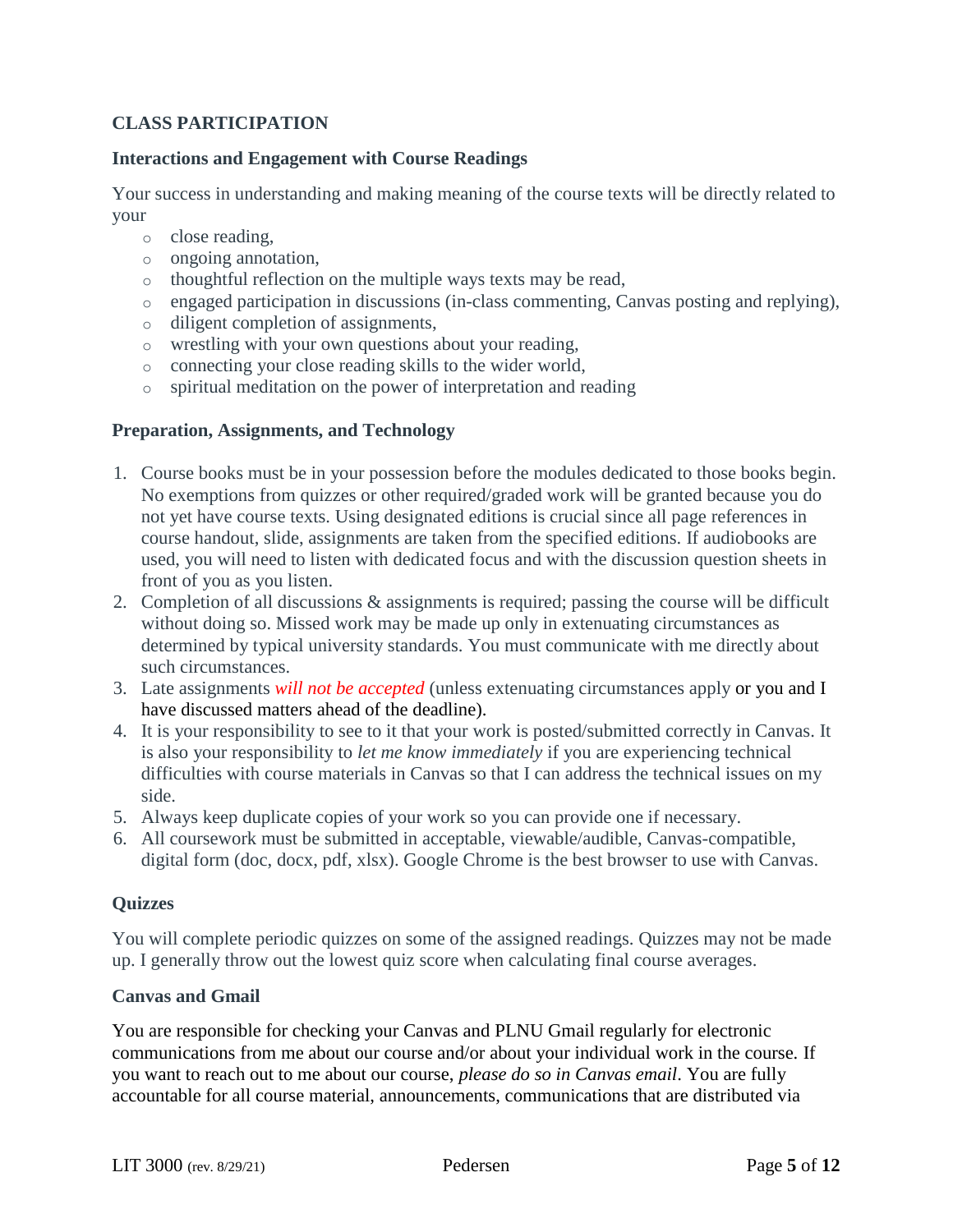these sites, and I will send messages only to these sites. Please let me know immediately if you encounter any technical problems with these sites.

# **ACADEMIC WRITING & MLA STYLE**

For all written work, please use MLA Style and follow all standards of academic writing taught to you in your college composition class. The MLA Style includes the standard use of inclusive language. (See also "LJML Department Syllabus Statements: Inclusive Language" posted on Canvas in the Syllabus & Course Policies folder.) *Points are lost for errors in MLA Style use.*

### **INCLUSIVE LANGUAGE**

Because the Literature, Journalism, and Modern Language department recognizes the power of language, all public language used in this course, including written and spoken discourse, should be inclusive. This standard is outlined by all major academic style guides, including MLA, APA, and Chicago, and is the norm in university-level work.

#### **PUBLIC DISCOURSE**

Much of the work we will do in this discussion-based F2F/hybrid/online class is interactive, the nature of Canvas discussion board posts and replies and recorded ZOOM meetings are *public, not private, discourse*. By continuing in this class, you acknowledge that your work will be viewed and/or heard by others in the class and is thus, public.

#### **DIVERSITY STATEMENT**

Point Loma Nazarene University is committed to diversity in the classroom, in its publications and in its various organizations and components. Faculty and staff recognize that the diverse backgrounds and perspectives of their colleagues and students are best served through respect toward gender, disability, age, socioeconomic status, ethnicity, race, culture and other personal characteristics. In addition, the department of Literature, Journalism, Writing, and Languages is committed to taking a leadership position that calls for promoting a commitment to diversity in and out of the classroom and in the practices of writing, journalism and the study of literature.

#### **USE OF TECHNOLOGY**⍟

In order to be successful in the online or hybrid environment, you'll need to meet the minimum technology and system requirements; please refer to the **Technology and System Requirements** information. (You will have to log into this link's page to see appropriate content.) Additionally, students are required to have headphone speakers, microphone, or webcams compatible with their computer available to use. Please note that any course with online proctored exams require a computer with a camera (tablets are not compatible) to complete exams online.

Problems with technology do not relieve you of the responsibility of participating, turning in your assignments, or completing your classwork.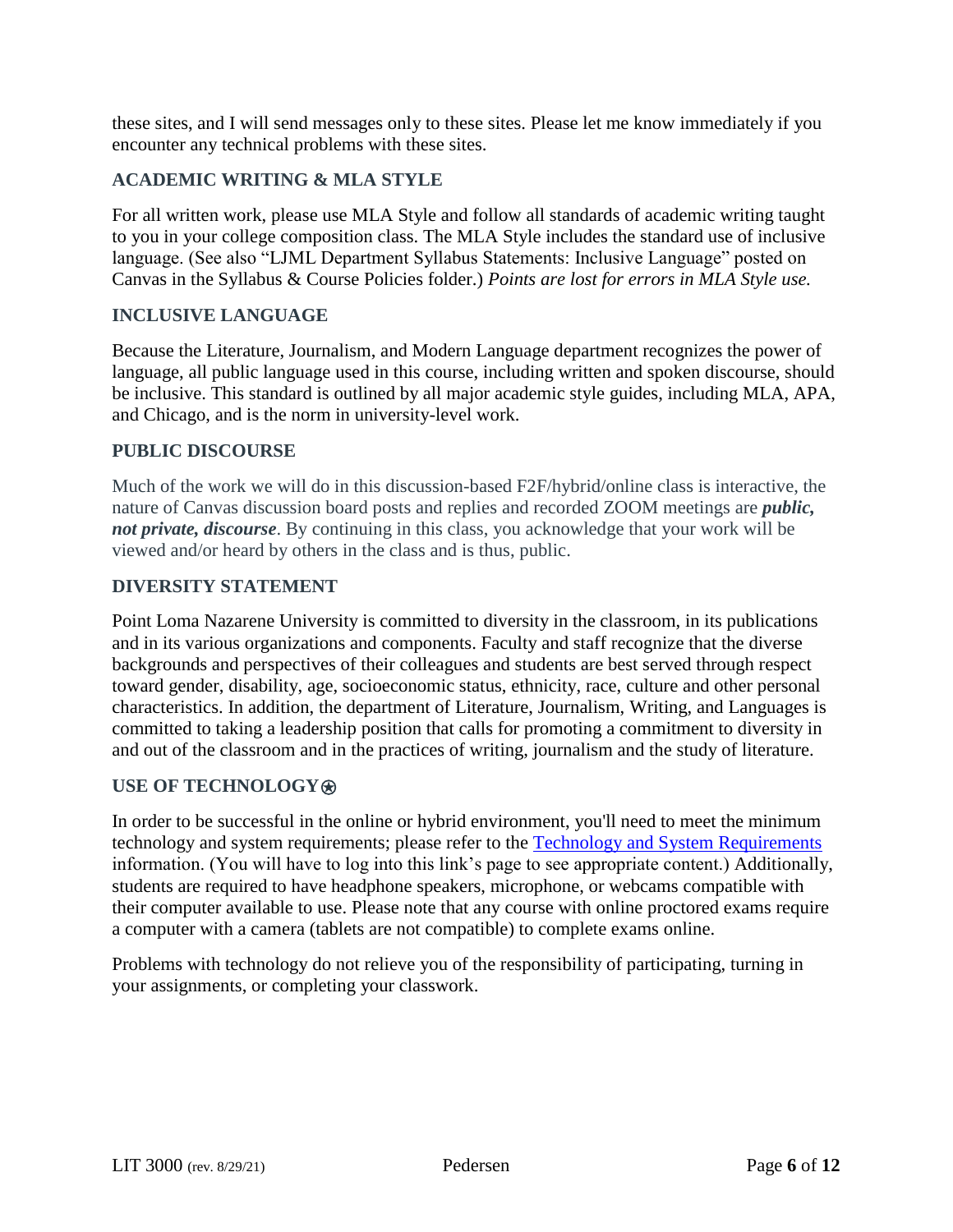### **SPIRITUAL CARE**⍟

Please be aware PLNU strives to be a place where you grow as whole persons. To this end, we provide resources for our students to encounter God and grow in their Christian faith. If students have questions, a desire to meet with the chaplain or have prayer requests you can contact the Office of Student Life and [Formation.](https://www.pointloma.edu/offices/student-life-formation)

### **REQUIRED TEXTS**

Bressler, Charles E. *Literary Criticism: An Introduction to Theory and Practice* 5<sup>th</sup>ed. Upper Saddle River, NJ: Pearson Prentice Hall, 2007. 801.95 B843L (4<sup>th</sup>ed on Reserve) DiYanni, Robert. *Literature: Approaches to Fiction, Poetry, and Drama.* 2<sup>nd</sup>ed. (on Reserve) Harmon & Holman. *A Handbook to Literature*. R803 H288h 1996 (on Reserve) *MLA Handbook*. 8th ed. R808.02 M691h 2016 (Non-Circulating) Schwarz, Daniel, ed. *The Dead*. Case Studies in Contemporary Criticism. Boston & New York: Bedford/St. Martin's Press, 1994. 823 J89de (on Reserve)

### **RECOMMENDED TEXT**

Dillard, Annie *Teaching a Stone to Talk*. Harper Collins, 1988.

### **ASSIGNMENTS AT A GLANCE**

- 1. **Quizzes (running over 14 weeks; weighted category)** Multiple choice quizzes at least weekly (some weeks more) to test knowledge and recall of literary terms. (CLO #1)
- 2. **Assignments and Discussion Boards (variable):** Various assignments, activities, and discussion boards in relation to course readings. Rubrics will be included on Canvas for grading expectations. (CLO #1-4)
- 3. **Midterm Exam** Cumulative multiple-choice exam on literary terms and features of the genres. (CLO #1)
- 4. **Short Papers** Literary analysis of poetry, drama, fiction, and/or essay showing close reading of primary text and citing of sources using MLA Style. Rubrics will be included on Canvas for grading expectations. (CLO # 2-6)
- 5. **Long Paper** You will write a 5-page paper, fully researched, cited using MLA Style and a variety of scholarly sources on James Joyce's "The Dead" using the critical approaches that interest you for closely reading this short story. Rubric will be included on Canvas for grading expectations. (CLO #2-6).
- 6. **Final Exam** Comprehensive multiple-choice exam on literary terms and features of the literary modes/genres. (CLO #1, 3).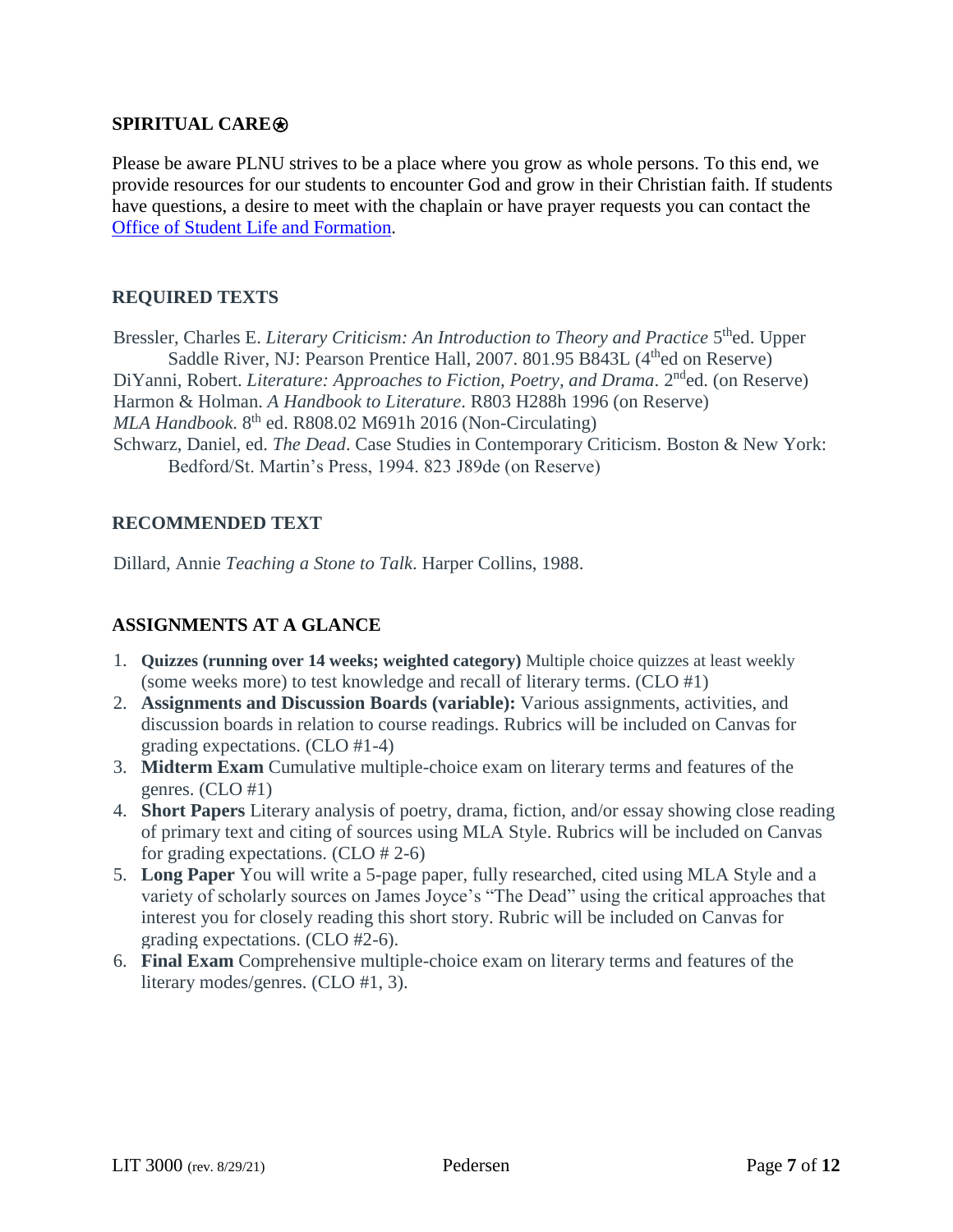# **SCHEDULE OF READINGS & ASSIGNMENTS**

|                | <b>Date</b>                                                                       | <b>Content &amp; Assignment Due</b>                                                                                         |  |  |  |
|----------------|-----------------------------------------------------------------------------------|-----------------------------------------------------------------------------------------------------------------------------|--|--|--|
|                | <b>History of Literary Criticism/Theory,</b>                                      |                                                                                                                             |  |  |  |
|                | <b>Elements of Fiction – Close Reading "The Dead"</b>                             |                                                                                                                             |  |  |  |
|                | Wk 1: Aug. 31-Sept 3                                                              | <b>Class Orientation &amp; History of Literary Criticism</b>                                                                |  |  |  |
|                |                                                                                   | Exploring Canvas & Week 01; Discussion Board $\sim$ Video: 1) what is literature                                            |  |  |  |
| $\mathbf{1}$   | Tues., Aug. 31                                                                    | (how would you define it?)? 2) what does the study of literature involve (what                                              |  |  |  |
|                | <b>Asynchronous</b>                                                               | do you do when you study literature)? and 3) you do see this course                                                         |  |  |  |
|                |                                                                                   | contributing to your studies at Loma and to your life of faith?                                                             |  |  |  |
| $\overline{2}$ | Wed., Sept 1                                                                      | Course Orientation, Bressler, Literary Criticism, Chapter 1: Defining<br>Criticism, Theory, and Literature, Bressler Quiz 1 |  |  |  |
|                |                                                                                   | Bressler, Literary Criticism, Chapter 2: A Historical Survey of Literary                                                    |  |  |  |
| 3              | Fri., Sept 3                                                                      | Criticism, Bressler Quiz 2                                                                                                  |  |  |  |
|                | <b>Wk 2: Sept 8-10</b>                                                            | James Joyce's "The Dead" - Close Reading & Critical Approaches                                                              |  |  |  |
|                |                                                                                   | Schwartz, "The Dead" (pp. 21-59)                                                                                            |  |  |  |
| 4              | Wed., Sept 8                                                                      | MLA Handbook Ch. 3 Principles of Inclusive Language (pp. 89-93)                                                             |  |  |  |
|                |                                                                                   | <b>ASSIGNMENT</b> (Short Paper 1): Plot Summary-Fiction "The Dead"                                                          |  |  |  |
| 5              | Fri., Sept 10                                                                     | <b>MLA Handbook Ch. 4 Documenting Sources: An Overview (pp. 95-103)</b>                                                     |  |  |  |
|                |                                                                                   | Schwartz, "Introduction: Biographical and Historical Contexts" (pp. 3-20)                                                   |  |  |  |
|                | Wk 3: Sept. 13-17                                                                 | <b>Elements of Fiction &amp; Library Research</b>                                                                           |  |  |  |
|                |                                                                                   | Schwartz, "Critical History" (pp. 63-84)                                                                                    |  |  |  |
| 6              | Mon., Sept 13                                                                     | <b>ASSIGNMENT: Biographical-Historical-Critical Contexts</b>                                                                |  |  |  |
|                |                                                                                   | QUIZ <sub>2</sub>                                                                                                           |  |  |  |
|                |                                                                                   | DiYanni, Literature, "Introduction" & Chs. 1-2 (entire), Ch. 3 (pp. 49-110,                                                 |  |  |  |
| 7              | Wed., Sept 15                                                                     | DiYanni's <i>text only-not the stories</i> ), Ch. 4 (quick read)<br>QUIZ <sub>3</sub>                                       |  |  |  |
|                |                                                                                   | MLA Handbook Ch. 5 The List of Works Cited (pp. 105-166)                                                                    |  |  |  |
| 8              | Fri., Sept 17                                                                     | <b>LIBRARY DAY - Understanding Databases and Sources</b>                                                                    |  |  |  |
|                |                                                                                   | <b>Elements of Poetry – Close Reading &amp; Literary Analysis</b>                                                           |  |  |  |
|                | Wk 4: Sept. 20-2                                                                  | Elements of Poetry & Close Reading Judith Wright's "Woman to Child"                                                         |  |  |  |
|                |                                                                                   | MLA Handbook Ch. 5 The List of Works Cited (pp. 167-226)                                                                    |  |  |  |
|                |                                                                                   | <b>LIBRARY DAY - Finding Articles from Databases &amp; Annotated</b>                                                        |  |  |  |
| 9              | Mon., Sept. 20                                                                    | Bibliographies ASSIGNMENT: Annotated Bibliography (Due TBD)                                                                 |  |  |  |
|                |                                                                                   | <b>QUIZ 3B</b>                                                                                                              |  |  |  |
|                | 10   Wed., Sept. 22                                                               | DiYanni, Literature, Chs. 10 & 11; QUIZ 4                                                                                   |  |  |  |
|                |                                                                                   | DiYanni, <i>Literature</i> , Chs. 12 (pp. 510-35)                                                                           |  |  |  |
| 11             | Fri., Sept.24                                                                     | Discussion Homework: Respond to questions Voice, Diction and Imagery,                                                       |  |  |  |
|                |                                                                                   | Figures of Speech (pp. 509-91) for poem "Woman to Child"                                                                    |  |  |  |
|                | Elements of Poetry – Prosody & Scansion of Closed Forms<br>Wk. 5: Sept. 27-Oct. 1 |                                                                                                                             |  |  |  |
|                |                                                                                   | DiYanni, Literature, Chs. 12 (pp. 536-56)                                                                                   |  |  |  |
| 12             | Mon., Sept. 27                                                                    | <b>Discussion Homework:</b> Respond to questions Symbolism and Allegory,                                                    |  |  |  |
|                |                                                                                   | Syntax and Structure (pp. 509-91) for poem "Woman to Child" & QUIZ 5                                                        |  |  |  |
|                | Wed., Sept. 29                                                                    | DiYanni, Literature, Chs. 12 (pp. 556-74)                                                                                   |  |  |  |
| 13             |                                                                                   | <b>Discussion Homework:</b> Respond to questions Sound, Rhythm, and Meter,                                                  |  |  |  |
|                |                                                                                   | Theme (pp. 509-91) for poem "Woman to Child"                                                                                |  |  |  |
|                |                                                                                   | <b>ASSIGNMENT: (Short Paper 2) QUIZ 6</b>                                                                                   |  |  |  |
| 14             | Fri., Oct. 1                                                                      | Prosody & Scansion-Closed Forms Handout                                                                                     |  |  |  |
|                |                                                                                   | <b>ASSIGNMENT (Short Paper 2): Poetry Analysis "Woman to Child"</b>                                                         |  |  |  |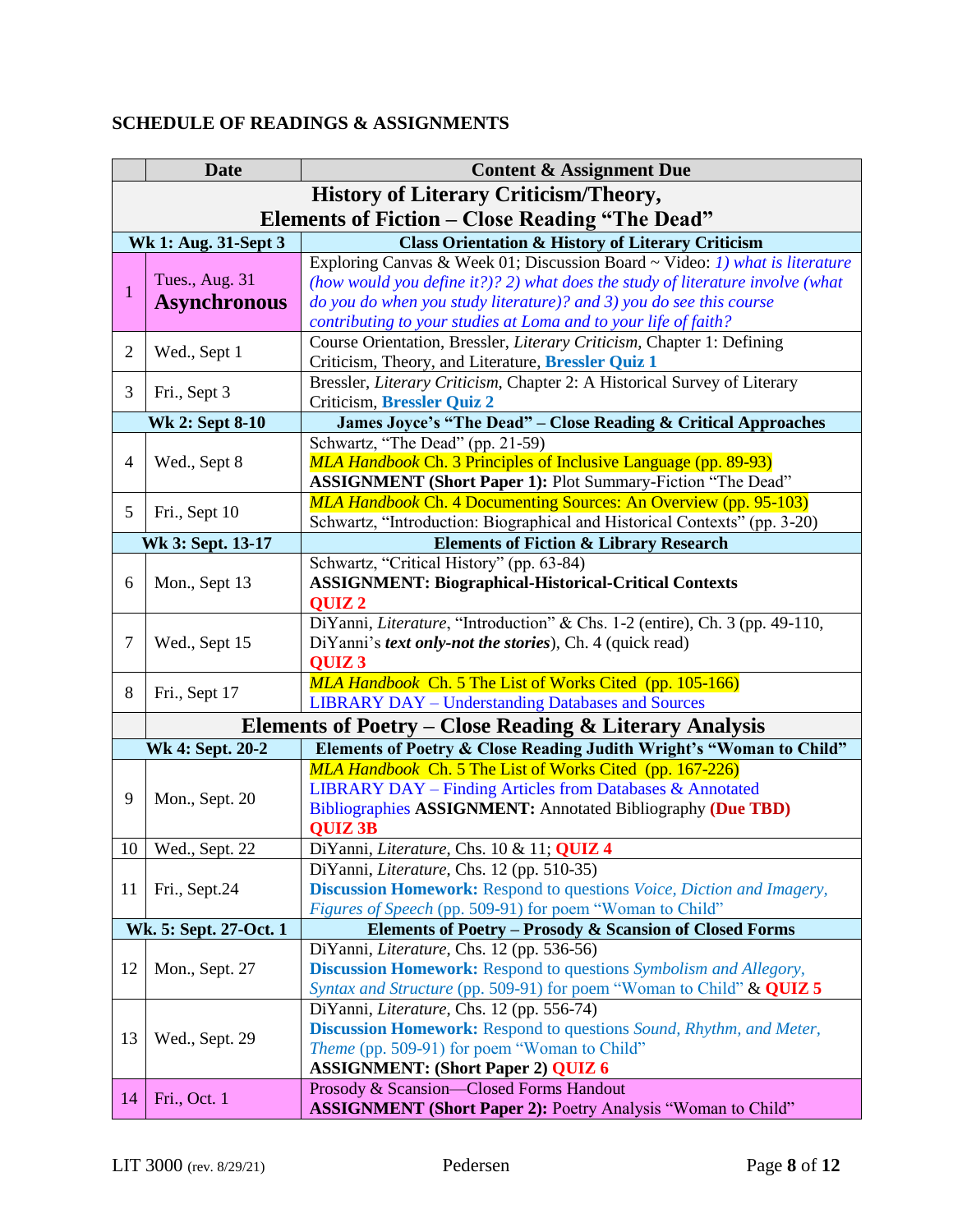|                   | Wk. 6: Oct. 4-8                                                                                                                      | Writing about Poetry - Judith Wright's "Woman to Child"                                    |  |  |
|-------------------|--------------------------------------------------------------------------------------------------------------------------------------|--------------------------------------------------------------------------------------------|--|--|
|                   | Mon., Oct. 4                                                                                                                         | Prosody & Scansion-Closed Forms Handout                                                    |  |  |
| 15                |                                                                                                                                      | DiYanni, Literature, Chs. 14 (pp. 594-620 FYI)                                             |  |  |
|                   |                                                                                                                                      | QUIZ 7 (& 7B possible)                                                                     |  |  |
| 16                | Wed., Oct. 6                                                                                                                         | DiYanni, Literature, Chs. 13 (pp. 575-579, 589-93)                                         |  |  |
| 17                | Fri., Oct. 8                                                                                                                         | Draft of Short Paper 2 - Revision Workshop                                                 |  |  |
|                   | <b>ASSIGNMENT</b> (Short Paper 2): Due                                                                                               |                                                                                            |  |  |
|                   |                                                                                                                                      | <b>Elements of Drama – Close Reading &amp; Literary Analysis</b>                           |  |  |
|                   | Wk. 7: Oct. 11-15                                                                                                                    | Elements of Drama & Close Reading of Susan Glaspell's Trifles                              |  |  |
| 18                | Mon. Oct. 11                                                                                                                         | DiYanni, Literature, Chs. 21-22<br><b>QUIZ 8</b>                                           |  |  |
| 19                | DiYanni, <i>Literature</i> , Chs. 23 (entire), 25 (pp. 954-59), 26 (pp. 1007-12), 27<br>Wed., Oct. 13<br>(pp. 1102-05) <b>QUIZ 9</b> |                                                                                            |  |  |
|                   |                                                                                                                                      | Susan Glaspell's Trifles, (DiYanni, Literature, pp. 1280-91)                               |  |  |
| 20                | Fri., Oct. 15                                                                                                                        | <b>Watch Trifles (Live Production)</b>                                                     |  |  |
|                   |                                                                                                                                      | Discussion Homework: Questions #1-16 (DiYanni, Literature, Ch. 24, pp.                     |  |  |
|                   |                                                                                                                                      | 949-59)                                                                                    |  |  |
|                   | Wk. 8, Oct. 18-22                                                                                                                    | Writing about Drama - Susan Glaspell's Trifles                                             |  |  |
|                   |                                                                                                                                      | <b>ASSIGNMENT</b> (Short Paper): Play Analysis Trifles                                     |  |  |
| 21                | Mon. Oct. 18                                                                                                                         | <b>Introductions and Conclusions</b>                                                       |  |  |
|                   |                                                                                                                                      | <b>QUIZ 10</b>                                                                             |  |  |
|                   |                                                                                                                                      | Draft of Short Paper 3 - Revision Workshop                                                 |  |  |
| 22                | Wed., Oct. 20                                                                                                                        | <b>ASSIGNMENT</b> (Short Paper 3): Due                                                     |  |  |
|                   |                                                                                                                                      | <b>QUIZ 11</b>                                                                             |  |  |
|                   |                                                                                                                                      | <b>FALL BREAK</b>                                                                          |  |  |
|                   |                                                                                                                                      | <b>Elements of the Essay—Close Reading &amp; Analysis</b>                                  |  |  |
| Wk. 9, Oct. 25-29 |                                                                                                                                      | Elements of the Essay & Close Reading Annie Dillard's "God in the<br>Doorway"              |  |  |
| 23                | Mon., Oct. 25                                                                                                                        | <b>MIDTERM</b>                                                                             |  |  |
| 24                | Wed. Oct. 27                                                                                                                         | Nonfiction Prose & Elements of the Essay (Video lecture; no reading)<br>QUIZ <sub>12</sub> |  |  |
| 25                | Creative Nonfiction: Annie Dillard "God in the Doorway" & Discussion Board<br>Fri., Oct. 29<br><b>OUIZ 13</b>                        |                                                                                            |  |  |
|                   | Research, Literary Criticism, Critical Analysis of Joyce's "The Dead"                                                                |                                                                                            |  |  |
|                   | Wk. 10, Nov. 1-5                                                                                                                     | Overview of 20 <sup>th</sup> - & 21 <sup>st</sup> -Century Literary Criticism              |  |  |
|                   |                                                                                                                                      | DiYanni, Literature, Ch. 31 (long chapter)                                                 |  |  |
| 26                | Mon., Nov.1                                                                                                                          | ASSIGNMENT: Long Paper—return to ongoing research and writing                              |  |  |
| 27                | Wed. Nov. 3<br>Bressler, Literary Criticism, Chapter 3: Russian Formalism and New Criticism                                          |                                                                                            |  |  |
|                   |                                                                                                                                      | Formalist Criticism                                                                        |  |  |
| 28                | Fri., Nov.5                                                                                                                          | Close Reading Organizer: Frames of Analysis for "The Dead" (Google Sheet)                  |  |  |
|                   |                                                                                                                                      | <b>QUIZ 14</b>                                                                             |  |  |
|                   | Wk. 11, Nov. 8-12                                                                                                                    | Reader-Oriented Criticism & African-American Criicism                                      |  |  |
| 29                | Mon., Nov. 8                                                                                                                         | Bressler, Literary Criticism, Chapter 4: Reader-Oriented Criticism<br>QUIZ <sub>15</sub>   |  |  |
| 30                | Wed. Nov. 10                                                                                                                         | Schwartz, Reader Response Reading: "'A Symbol of Something': Interpretive                  |  |  |
|                   |                                                                                                                                      | Vertigo in 'The Dead'" (pp. 125-49)                                                        |  |  |
| 31                | Fri., Nov. 12                                                                                                                        | Bressler, Literary Criticism, Chapter 11: African-American Criticism                       |  |  |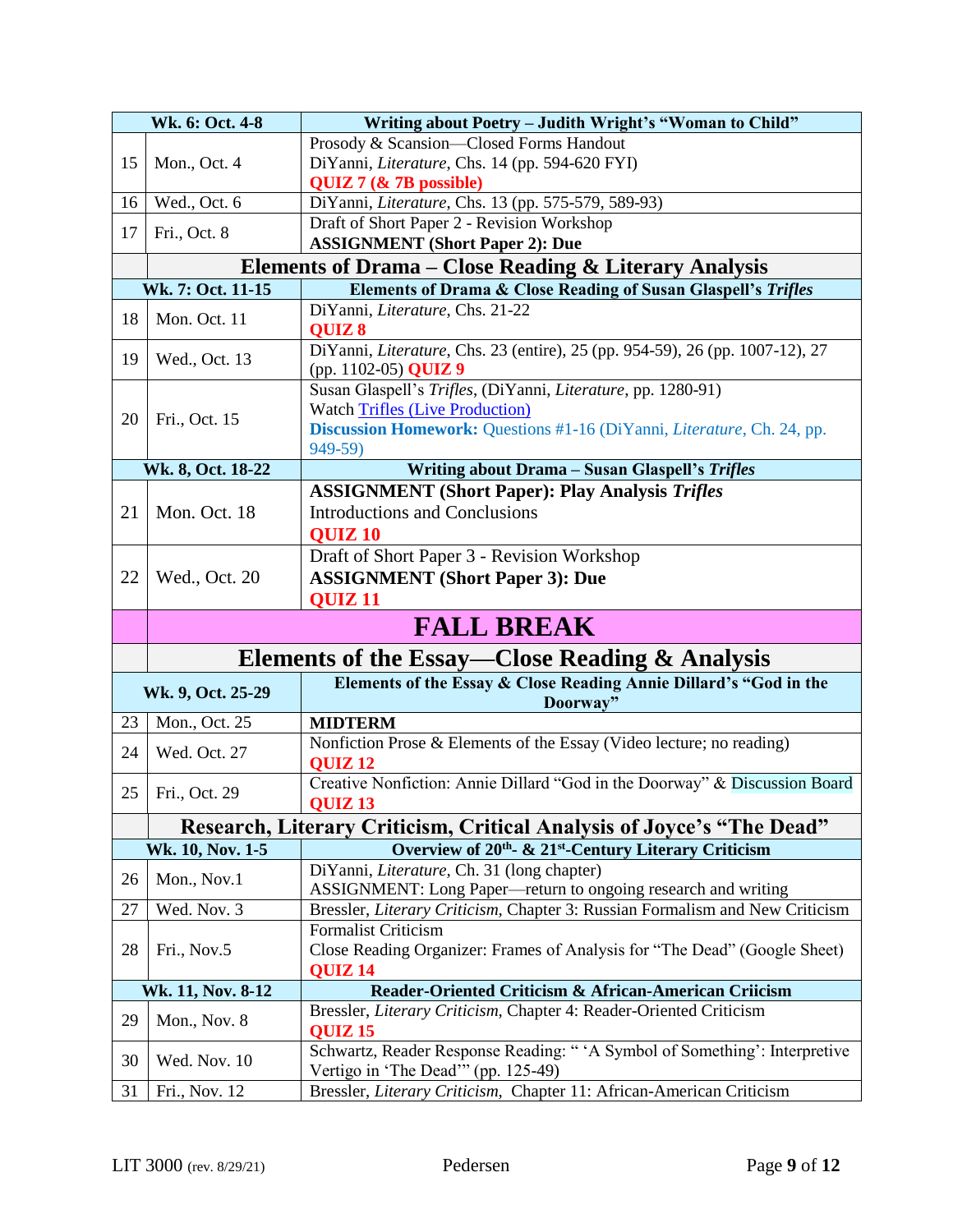|                    | Wk. 12, Nov. 15-19        | <b>Psychoanalytical Criticism &amp; Postcolonialist Theory</b>                                                          |  |  |
|--------------------|---------------------------|-------------------------------------------------------------------------------------------------------------------------|--|--|
| 32                 | Mon., Nov. 15             | Bressler, Literary Criticism, Chapter 6: Psychoanalytic Criticism<br><b>OUIZ 16</b>                                     |  |  |
| 33                 | Wed. Nov. 17              | Schwartz, Psychoanalytic Reading: "Gabriel Conroy's Psyche: Character as<br>Concept in Joyce's 'The Dead'" (pp. 85-124) |  |  |
| 34                 | Fri., Nov. 19             | Bressler, Literary Criticism, Chapter 10: Postcolonialism                                                               |  |  |
| Wk. 13, Nov. 22-26 |                           | <b>Ecocriticism Theory</b>                                                                                              |  |  |
| 35                 | Mon., Nov. 22             | Bressler, Literary Criticism, Chapter 13: Ecocriticism                                                                  |  |  |
|                    | <b>THANKSGIVING BREAK</b> |                                                                                                                         |  |  |
|                    | Wk. 14: Nov. 29-Dec. 3    | <b>Feminist Theory &amp; Queer Theory</b>                                                                               |  |  |
| 36                 | Mon. Nov. 29              | Bressler, Literary Criticism, Chapter 7: Feminism<br><b>OUIZ 17</b>                                                     |  |  |
| 37                 | Wed., Dec. 1              | Schwartz, Feminist Reading: "Not the Girl She Was at All: Women in 'The<br>Dead" (pp. 178-205)                          |  |  |
| 38                 | Fri., Dec. 3              | Bressler, Literary Criticism, Chapter 12: Queer Theory<br><b>QUIZ 18</b>                                                |  |  |
|                    | Wk 15: Dec. 6-10          | <b>Cultural Poetics &amp; Seminar Paper</b>                                                                             |  |  |
| 39                 | Mon., Dec. 6              | Bressler, Literary Criticism, Chapter 9: Cultural Poetics/New Historicism<br><b>OUIZ 19</b>                             |  |  |
| 40                 | Wed., Dec. 8              | Schwartz, New Historicism Reading: "Living History in 'The Dead'" (pp. 150-<br>177)                                     |  |  |
| 41                 | Fri., Dec. 10             | Long Paper-Long Revision (Full Draft due at the beginning of class)<br><b>QUIZ 20</b>                                   |  |  |
|                    | Wk 16: Dec 13-17          | <b>FINALS WEEK</b>                                                                                                      |  |  |
|                    | <b>Wed, Dec 15,</b>       | <b>Final Exam Period 1:30-4:00 PST</b>                                                                                  |  |  |
|                    | 1:30-4:00PST              | <b>Long Paper Due</b>                                                                                                   |  |  |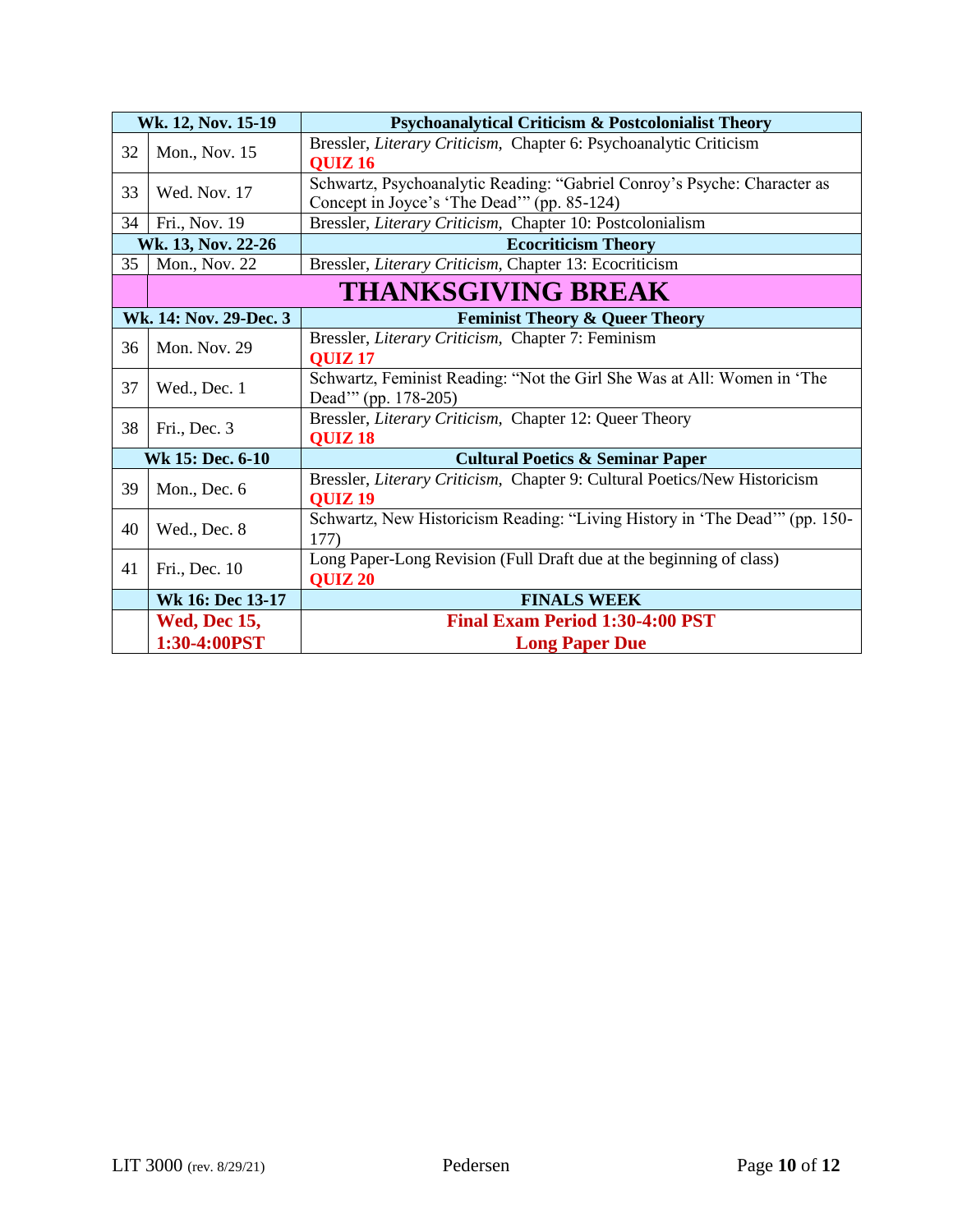**LIT 3000 Literary Analysis - Course Evaluation** *How well does my course work enable me to perform the skills of the learning outcomes?*

| <b>IDEA Objectives</b><br>How do I evaluate this course?                                                                       | <b>Learning</b><br><b>Outcomes</b><br>Students will | <b>Course Work</b><br>Reading, Discussing, Writing, Viewing                                                                                                                                                                                                                                                                                                                                                                                                           |
|--------------------------------------------------------------------------------------------------------------------------------|-----------------------------------------------------|-----------------------------------------------------------------------------------------------------------------------------------------------------------------------------------------------------------------------------------------------------------------------------------------------------------------------------------------------------------------------------------------------------------------------------------------------------------------------|
| <b>8</b> Developing skill in expressing oneself orally or in<br>writing.                                                       | CLO <sub>4</sub>                                    | • Reading primary texts (stories, poems, plays, essays)<br>• Discussion boards<br>• Small group discussions, collaborations, spreadsheets<br>• Class discussions, collaborations<br>• Reading literary criticism textbooks, secondary texts (biographical essays, books, journal<br>articles, etc.)<br>• Writing literary analysis (long paper)                                                                                                                       |
| 1 Gaining a basic understanding of the subject (e.g.,<br>factual knowledge, methods, principles,<br>generalizations, theories) | CLO1                                                | • Quizzes<br>$\bullet$ Exams<br>• CRO (Close Reading Organizers)<br>• Writing literary analysis (short papers, long paper)                                                                                                                                                                                                                                                                                                                                            |
| 11 Learning to analyze and critically evaluate ideas,<br>arguments, and points of view.                                        | CLO <sub>6</sub>                                    | • Reading primary texts (stories, poems, plays, essays)<br>• Practicing using literary terms, citing the primary and secondary texts, using MLA Style<br>• Reading literary criticism textbooks, secondary texts (biographical essays, books, journal<br>articles, etc.)<br>• Library and research assignments<br>• Writing literary analysis (short papers, long paper)                                                                                              |
| 9 Learning how to find, evaluate, and use resources<br>to explore a topic in depth.                                            | CLO <sub>5</sub>                                    | · Reading primary texts (stories, poems, plays, essays)<br>• Discussion boards<br>• Small group and/or class discussions, collaborations, spreadsheets<br>• Practicing using literary terms, citing the primary and secondary texts, using MLA Style<br>• CRO (Close Reading Organizers)<br>• Reading literary criticism textbooks, secondary texts (biographical essays, books, journal<br>articles, etc.)<br>• Writing literary analysis (short papers, long paper) |
| <b>6</b> Developing creative capacities (inventing.<br>designing, writing, performing in art/music/drama,<br>$etc.$ )          | CLO <sub>2</sub>                                    | · Reading primary texts (stories, poems, plays, essays)<br>• Discussion boards<br>• Small group and/or class discussions, collaborations, spreadsheets<br>• Practicing using literary terms, citing the primary and secondary texts, using MLA Style<br>• CRO (Close Reading Organizers)<br>• Writing literary analysis (short papers, long paper)                                                                                                                    |